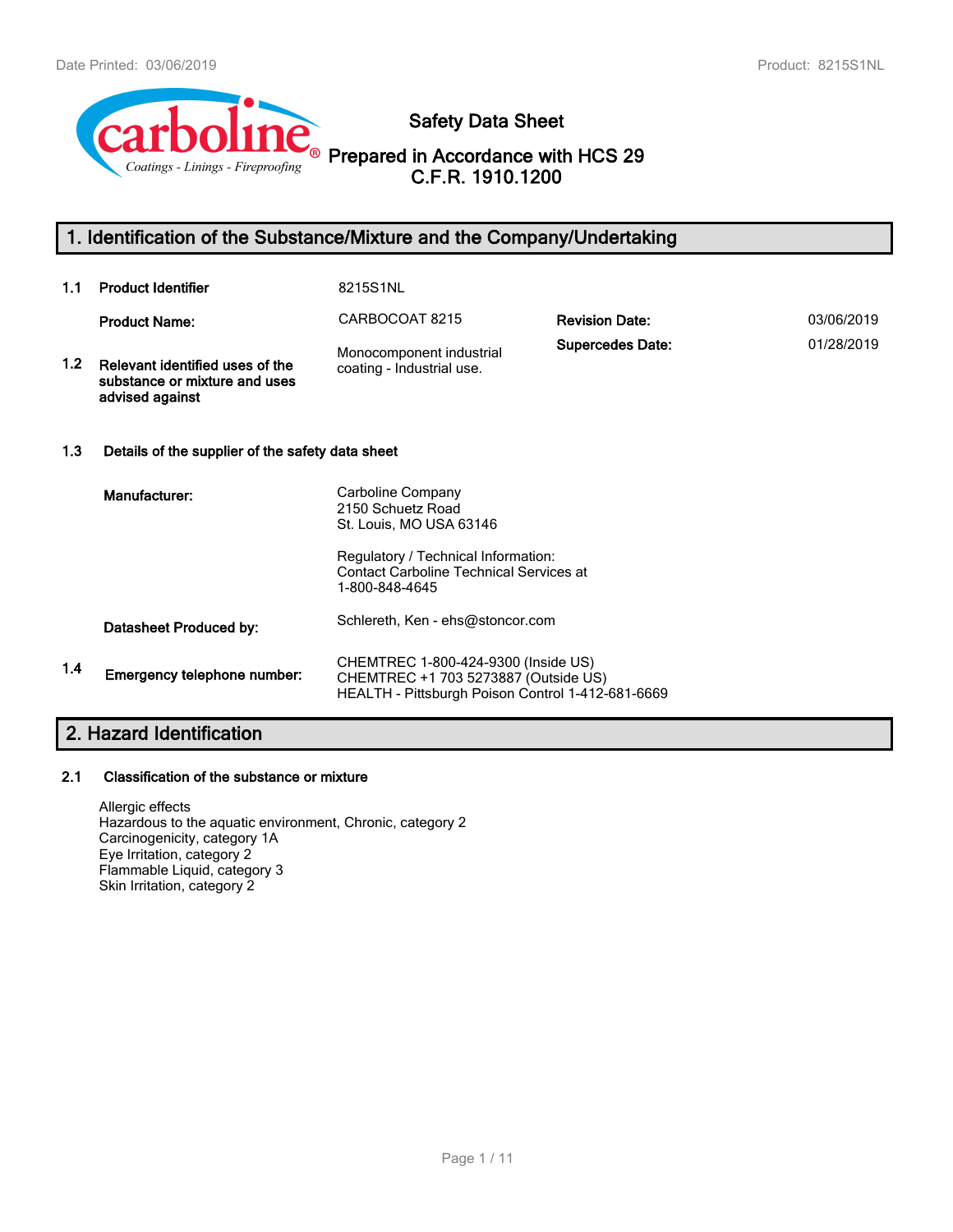## **2.2 Label elements**

#### **Symbol(s) of Product**



**Signal Word**

Danger

#### **Named Chemicals on Label**

MICROCRYSTALLINE SILICA

#### **HAZARD STATEMENTS**

| Allergic effects                                             | <b>EUH208</b>    | Contains METHYL ETHYL KETOXIME. May produce an<br>allergic reaction.                                                                      |
|--------------------------------------------------------------|------------------|-------------------------------------------------------------------------------------------------------------------------------------------|
| Flammable Liquid, category 3                                 | H226             | Flammable liquid and vapour.                                                                                                              |
| Skin Irritation, category 2                                  | H315             | Causes skin irritation.                                                                                                                   |
| Eye Irritation, category 2                                   | H319             | Causes serious eye irritation.                                                                                                            |
| Carcinogenicity, category 1A                                 | H350-1A          | May cause cancer.                                                                                                                         |
| Hazardous to the aquatic environment,<br>Chronic, category 2 | H411             | Toxic to aquatic life with long lasting effects.                                                                                          |
| <b>PRECAUTION PHRASES</b>                                    |                  |                                                                                                                                           |
|                                                              | P <sub>201</sub> | Obtain special instructions before use.                                                                                                   |
|                                                              | P <sub>202</sub> | Do not handle until all safety precautions have been read<br>and understood.                                                              |
|                                                              | P210             | Keep away from heat/sparks/open flames/hot surfaces. - No<br>smoking.                                                                     |
|                                                              | P273             | Avoid release to the environment.                                                                                                         |
|                                                              | P280             | Wear protective gloves/protective clothing/eye protection/<br>face protection.                                                            |
|                                                              | P <sub>284</sub> | Wear respiratory protection.                                                                                                              |
|                                                              | P305+351+338     | IF IN EYES: Rinse cautiously with water for several minutes.<br>Remove contact lenses, if present and easy to do so.<br>Continue rinsing. |
|                                                              | P308+313         | IF exposed or concerned: Get medical advice/attention                                                                                     |
|                                                              | P332+313         | If skin irritation occurs: Get medical advice/attention.                                                                                  |
|                                                              | P391             | Collect spillage.                                                                                                                         |
|                                                              | P403+233         | Store in a well-ventilated place. Keep container tightly<br>closed.                                                                       |

## **2.3 Other hazards**

No Information

### **Results of PBT and vPvB assessment:**

The product does not meet the criteria for PBT/VPvB in accordance with Annex XIII.

# **3. Composition/Information On Ingredients**

#### **3.2 Mixtures**

#### **Hazardous Ingredients**

| CAS-No. | <b>Chemical Name</b> |  | % |
|---------|----------------------|--|---|
|---------|----------------------|--|---|

| 13463-67-7 | TITANIUM DIOXIDE     | $10 - 25$  |
|------------|----------------------|------------|
| 107-87-9   | METHYL PROPYL KETONE | $2.5 - 10$ |
| 64742-94-5 | AROMATIC HYDROCARBON | $2.5 - 10$ |
| 64742-95-6 | AROMATIC HYDROCARBON | $2.5 - 10$ |

| %         |  |  |  |  |  |
|-----------|--|--|--|--|--|
| 10 - <25  |  |  |  |  |  |
| 2.5 - <10 |  |  |  |  |  |
| 2.5 - <10 |  |  |  |  |  |
| 25. < 10  |  |  |  |  |  |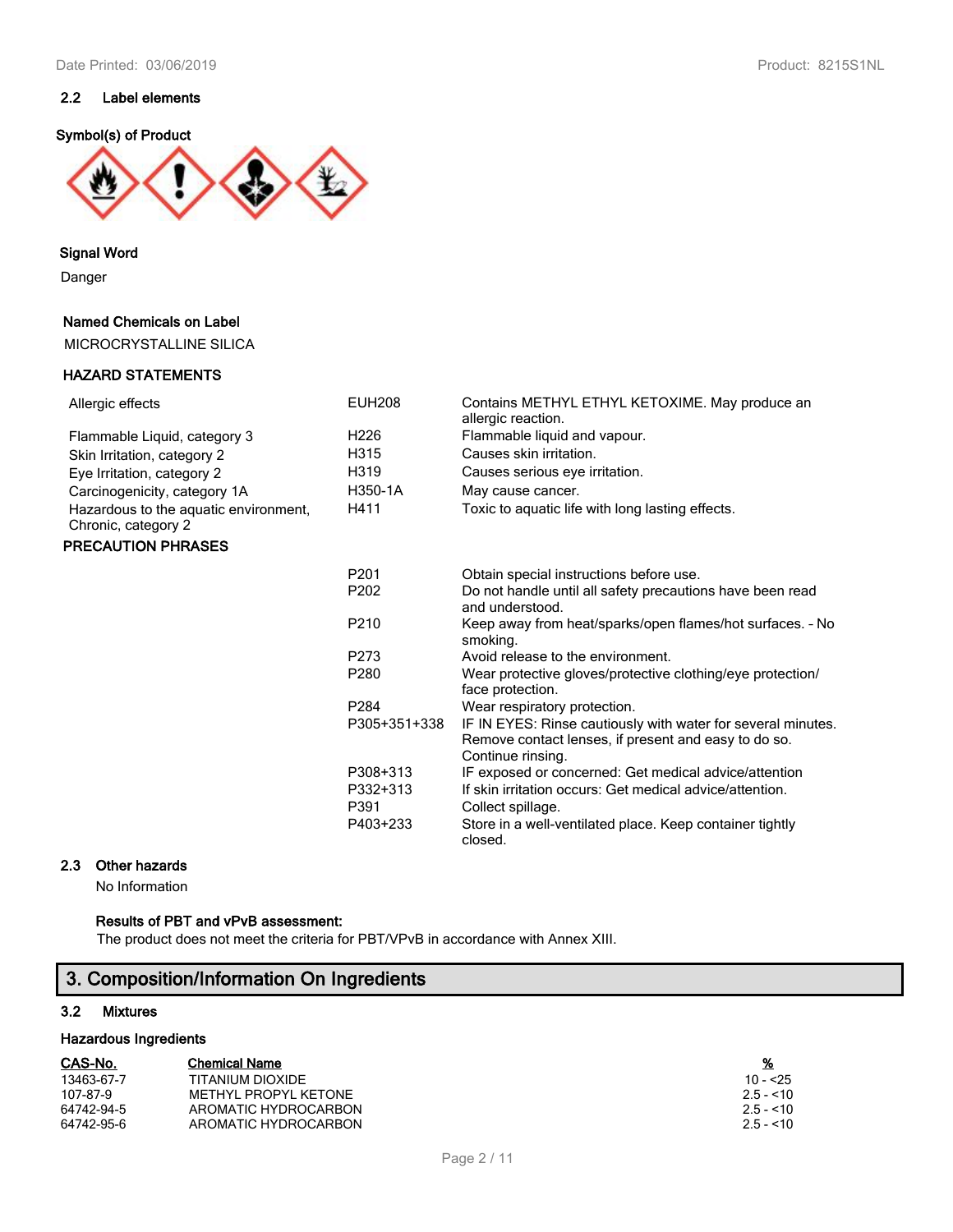| 108-38-3<br>7779-90-0<br>$106 - 42 - 3$<br>100-41-4<br>95-47-6<br>123-86-4<br>$91 - 20 - 3$<br>96-29-7<br>14808-60-7<br>1333-86-4 | META-XYLENE<br>ZINC PHOSPHATE<br>PARA-XYLENE<br>ETHYL BENZENE<br>ORTHO-XYI FNF<br>N-BUTYL ACETATE<br><b>NAPHTHALENE</b><br>METHYL ETHYL KETOXIME<br>MICROCRYSTALLINE SILICA<br><b>CARBON BLACK</b> |                                  | $2.5 - 10$<br>$2.5 - 10$<br>$1.0 - 2.5$<br>$1.0 - 2.5$<br>$1.0 - 2.5$<br>$1.0 - 2.5$<br>$0.1 - 1.0$<br>$0.1 - 1.0$<br>$0.1 - 1.0$<br>$0.1 - 1.0$ |
|-----------------------------------------------------------------------------------------------------------------------------------|----------------------------------------------------------------------------------------------------------------------------------------------------------------------------------------------------|----------------------------------|--------------------------------------------------------------------------------------------------------------------------------------------------|
| CAS-No.                                                                                                                           | <b>GHS Symbols</b>                                                                                                                                                                                 | <b>GHS Hazard Statements</b>     | M-Factors                                                                                                                                        |
| 13463-67-7                                                                                                                        |                                                                                                                                                                                                    |                                  | 0                                                                                                                                                |
| 107-87-9                                                                                                                          | GHS02-GHS07                                                                                                                                                                                        | H225-302-315-319-335             | 0                                                                                                                                                |
| 64742-94-5                                                                                                                        | GHS08                                                                                                                                                                                              | H <sub>304</sub>                 | $\Omega$                                                                                                                                         |
| 64742-95-6                                                                                                                        | GHS02-GHS07-GHS08-GHS09                                                                                                                                                                            | H226-304-315-319-332-335-336-411 | 0                                                                                                                                                |
| 108-38-3                                                                                                                          | GHS02-GHS07                                                                                                                                                                                        | H226-312-315-332                 | 0                                                                                                                                                |
| 7779-90-0                                                                                                                         | GHS09                                                                                                                                                                                              | H400-410                         | 0                                                                                                                                                |
| $106 - 42 - 3$                                                                                                                    | GHS02-GHS07-GHS08                                                                                                                                                                                  | H226-304-312-315-332-335-371     | 0                                                                                                                                                |
| 100-41-4                                                                                                                          | GHS02-GHS07-GHS08                                                                                                                                                                                  | H225-304-315-319-332-351-373-412 | 0                                                                                                                                                |
| 95-47-6                                                                                                                           | GHS02-GHS07                                                                                                                                                                                        | H226-312-315-332                 | 0                                                                                                                                                |
| 123-86-4                                                                                                                          | GHS02-GHS07                                                                                                                                                                                        | H226-336                         | 0                                                                                                                                                |
| $91 - 20 - 3$                                                                                                                     | GHS07-GHS08-GHS09                                                                                                                                                                                  | H302-351-400-410                 | 0                                                                                                                                                |
| 96-29-7                                                                                                                           | GHS05-GHS07-GHS08                                                                                                                                                                                  | H302-312-317-318-332-351         | 0                                                                                                                                                |
| 14808-60-7                                                                                                                        | GHS08                                                                                                                                                                                              | H350-372                         | 0                                                                                                                                                |
| 1333-86-4                                                                                                                         |                                                                                                                                                                                                    |                                  | 0                                                                                                                                                |

**Additional Information:** The text for GHS Hazard Statements shown above (if any) is given in Section 16.

## **4. First-aid Measures**

#### **4.1 Description of First Aid Measures**

**AFTER INHALATION:** Give oxygen or artificial respiration if needed. Remove person to fresh air. If signs/symptoms continue, get medical attention.

**AFTER SKIN CONTACT:** In case of contact, immediately flush skin with plenty of water for at least 15 minutes while removing contaminated clothing and shoes. If skin irritation persists, call a physician.

**AFTER EYE CONTACT:** Rinse thoroughly with plenty of water for at least 15 minutes and consult a physician. **AFTER INGESTION:** Do NOT induce vomiting. Never give anything by mouth to an unconscious person. If swallowed, call a poison control centre or doctor immediately.

## **4.2 Most important symptoms and effects, both acute and delayed**

Harmful if swallowed. Irritating to eyes and skin. Risk of serious damage to the lungs (by aspiration). Vapours may cause drowsiness and dizziness.

#### **4.3 Indication of any immediate medical attention and special treatment needed**

No information available on clinical testing and medical monitoring. Specific toxicological information on substances, if available, can be found in section 11.

When symptoms persist or in all cases of doubt seek medical advice.

## **5. Fire-fighting Measures**

## **5.1 Extinguishing Media:**

Carbon Dioxide, Dry Chemical, Foam, Water Fog

**UNUSUAL FIRE AND EXPLOSION HAZARDS:** Flammable liquid. Vapours are heavier than air and may spread along floors. Vapours may form explosive mixtures with air. Vapors may travel to areas away from work site before igniting/flashing back to vapor source. Provide adequate ventilation. Prevent the creation of flammable or explosive concentrations of vapour in air and avoid vapour concentration higher than the occupational exposure limits. Keep away from heat/sparks/open flames/hot surfaces. - No smoking. Electrical installations / working materials must comply with the technological safety standards. Wear shoes with conductive soles.

#### **5.2 Special hazards arising from the substance or mixture**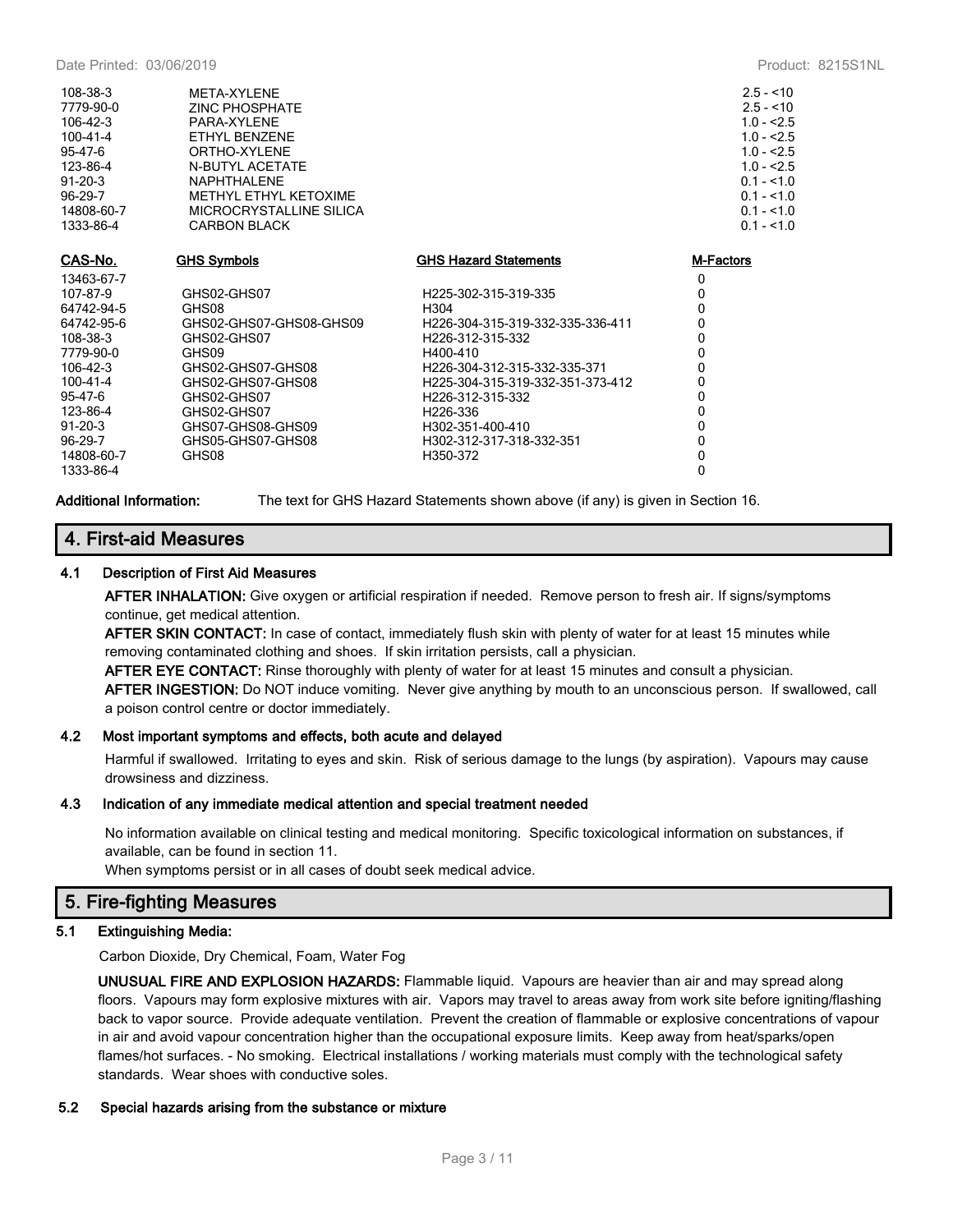#### No Information

#### **5.3 Advice for firefighters**

In the event of fire, wear self-contained breathing apparatus. Cool containers / tanks with water spray. Flammable.

## **6. Accidental Release Measures**

#### **6.1 Personal precautions, protective equipment and emergency procedures**

Ensure adequate ventilation. Evacuate personnel to safe areas. Remove all sources of ignition. To avoid ignition of vapours by static electricity discharge, all metal parts of the equipment must be grounded. Wear personal protective equipment. For personal protection see section 8.

#### **6.2 Environmental precautions**

Do not allow material to contaminate ground water system. Prevent product from entering drains.

#### **6.3 Methods and material for containment and cleaning up**

Prevent further leakage or spillage if safe to do so. Contain spillage, soak up with non-combustible absorbent material, (e.g. sand, earth, diatomaceous earth, vermiculite) and transfer to a container for disposal according to local / national regulations (see section 13).

#### **6.4 Reference to other sections**

Please refer to disposal requirements or country specific disposal requirements for this material. See Section 13 for further information.

## **7. Handling and Storage**

### **7.1 Precautions for safe handling**

**INSTRUCTIONS FOR SAFE HANDLING :** Keep containers dry and tightly closed to avoid moisture absorption and contamination. Prepare the working solution as given on the label(s) and/or the user instructions. Do not breathe vapours or spray mist. Ensure all equipment is electrically grounded before beginning transfer operations. Do not use sparking tools. Do not get in eyes, on skin, or on clothing. Use only with adequate ventilation/personal protection. Wash thoroughly after handling.

**PROTECTION AND HYGIENE MEASURES :** Handle in accordance with good industrial hygiene and safety practice. Wash hands before breaks and at the end of workday. When using, do not eat, drink or smoke.

#### **7.2 Conditions for safe storage, including any incompatibilities**

#### **CONDITIONS TO AVOID:** Heat, flames and sparks.

**STORAGE CONDITIONS:** Keep container closed when not in use. Store in a dry, well ventilated place away from sources of heat, ignition and direct sunlight.

#### **7.3 Specific end use(s)**

No specific advice for end use available.

## **8. Exposure Controls/Personal Protection**

#### **8.1 Control parameters**

### **Ingredients with Occupational Exposure Limits (US)**

| Name                 | CAS-No.    | <b>ACGIH TWA</b>    | <b>ACGIH STEL</b> | <b>ACGIH Ceiling</b> |
|----------------------|------------|---------------------|-------------------|----------------------|
| TITANIUM DIOXIDE     | 13463-67-7 | 10 MGM3 10 MGM3 N/F |                   | N/E                  |
| METHYL PROPYL KETONE | 107-87-9   | 200.0 PPM           | 150 PPM           | N/E                  |
| AROMATIC HYDROCARBON | 64742-94-5 | 300.0 PPM           | N/E               | N/E                  |
| AROMATIC HYDROCARBON | 64742-95-6 | 300.0 PPM           | N/E               | N/E                  |
| META-XYLENE          | 108-38-3   | 100 PPM             | 150 PPM           | N/E                  |
| ZINC PHOSPHATE       | 7779-90-0  | N/E                 | N/E               | N/E                  |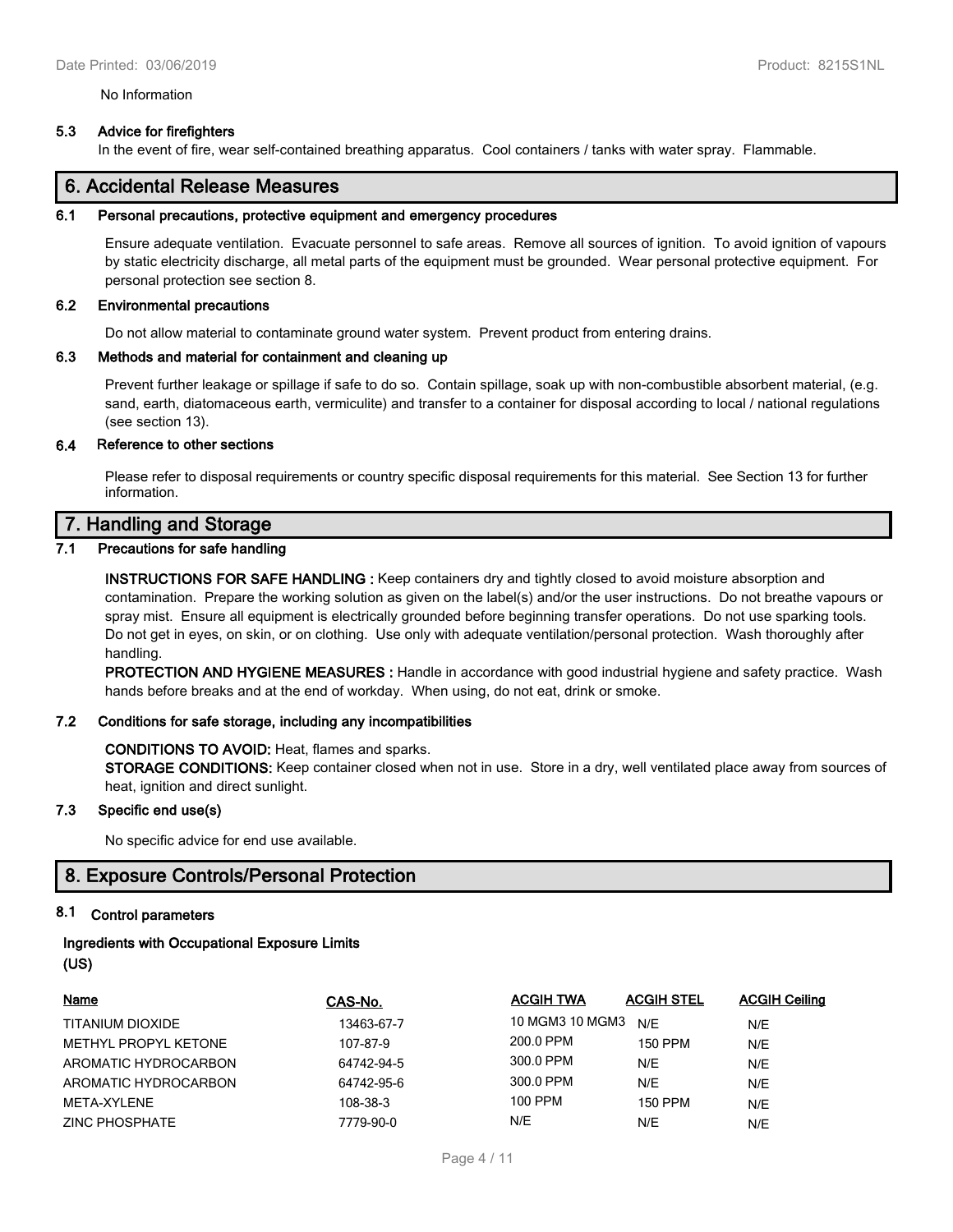Date Printed: 03/06/2019 Product: 8215S1NL

| PARA-XYLENE                  | 106-42-3      | 100 PPM                                   | <b>150 PPM</b>            | N/E |
|------------------------------|---------------|-------------------------------------------|---------------------------|-----|
| ETHYL BENZENE                | 100-41-4      | 20 PPM                                    | $125$ ppm                 |     |
| ORTHO-XYLENE                 | 95-47-6       | 100 PPM                                   | <b>150 PPM</b>            | N/E |
| N-BUTYL ACETATE              | 123-86-4      | <b>50 PPM</b>                             | <b>150 PPM</b>            | N/E |
| NAPHTHALENE                  | $91 - 20 - 3$ | 10 PPM                                    | 15 ppm                    | N/E |
| METHYL ETHYL KETOXIME        | 96-29-7       | N/E                                       | N/E                       | N/E |
| MICROCRYSTALLINE SILICA      | 14808-60-7    | 0.025 MGM3                                | N/E                       | N/E |
| <b>CARBON BLACK</b>          | 1333-86-4     | 3 MGM3                                    | N/E                       | N/E |
| <u>Name</u>                  | CAS-No.       | <u>OSHA PEL</u>                           | <u>OSHA STEL</u>          |     |
| <b>TITANIUM DIOXIDE</b>      | 13463-67-7    | <b>15 MGM3</b>                            | N/E                       |     |
| METHYL PROPYL KETONE         | 107-87-9      | 700 MGM3, 200 875 MGM3, 250<br><b>PPM</b> | <b>PPM</b>                |     |
| AROMATIC HYDROCARBON         | 64742-94-5    | 500.0 PPM                                 | N/E                       |     |
| AROMATIC HYDROCARBON         | 64742-95-6    | 500.0 PPM                                 | N/E                       |     |
| <b>META-XYLENE</b>           | 108-38-3      | 100.00 PPM                                | N/E                       |     |
| <b>ZINC PHOSPHATE</b>        | 7779-90-0     | N/E                                       | N/E                       |     |
| PARA-XYLENE                  | 106-42-3      | 100.00 PPM                                | N/E                       |     |
| ETHYL BENZENE                | 100-41-4      | 435 MGM3, 100 545 MGM3, 125<br><b>PPM</b> | <b>PPM</b>                |     |
| ORTHO-XYLENE                 | 95-47-6       | 100.00 PPM                                | N/E                       |     |
| N-BUTYL ACETATE              | 123-86-4      | 710 MGM3, 150 950 MGM3, 200<br><b>PPM</b> | <b>PPM</b>                |     |
| <b>NAPHTHALENE</b>           | $91 - 20 - 3$ | 50 MGM3, 10<br><b>PPM</b>                 | 75 MGM3, 15<br><b>PPM</b> |     |
| <b>METHYL ETHYL KETOXIME</b> | 96-29-7       | N/E                                       | N/E                       |     |
| MICROCRYSTALLINE SILICA      | 14808-60-7    | 0.05 MGM3                                 | N/E                       |     |
| <b>CARBON BLACK</b>          | 1333-86-4     | 3.5 MG/M3                                 | N/E                       |     |

**FURTHER INFORMATION:** Refer to the regulatory exposure limits for the workforce enforced in each country.

#### **8.2 Exposure controls**

#### **Personal Protection**

**RESPIRATORY PROTECTION:** In order to avoid inhalation of spray-mist and sanding dust, all spraying and sanding must be done wearing adequate respirator. Use only with ventilation to keep levels below exposure guidelines reported in this document. User should test and monitor exposure levels to ensure all personnel are below guidelines. If not sure, or not able to monitor, use State or federally approved supplied air respirator. For silica containing coatings in a liquid state, and/or if no exposure limits are established above, air-supplied respirators are generally not required.

**EYE PROTECTION:** Ensure that eyewash stations and safety showers are close to the workstation location. Safety glasses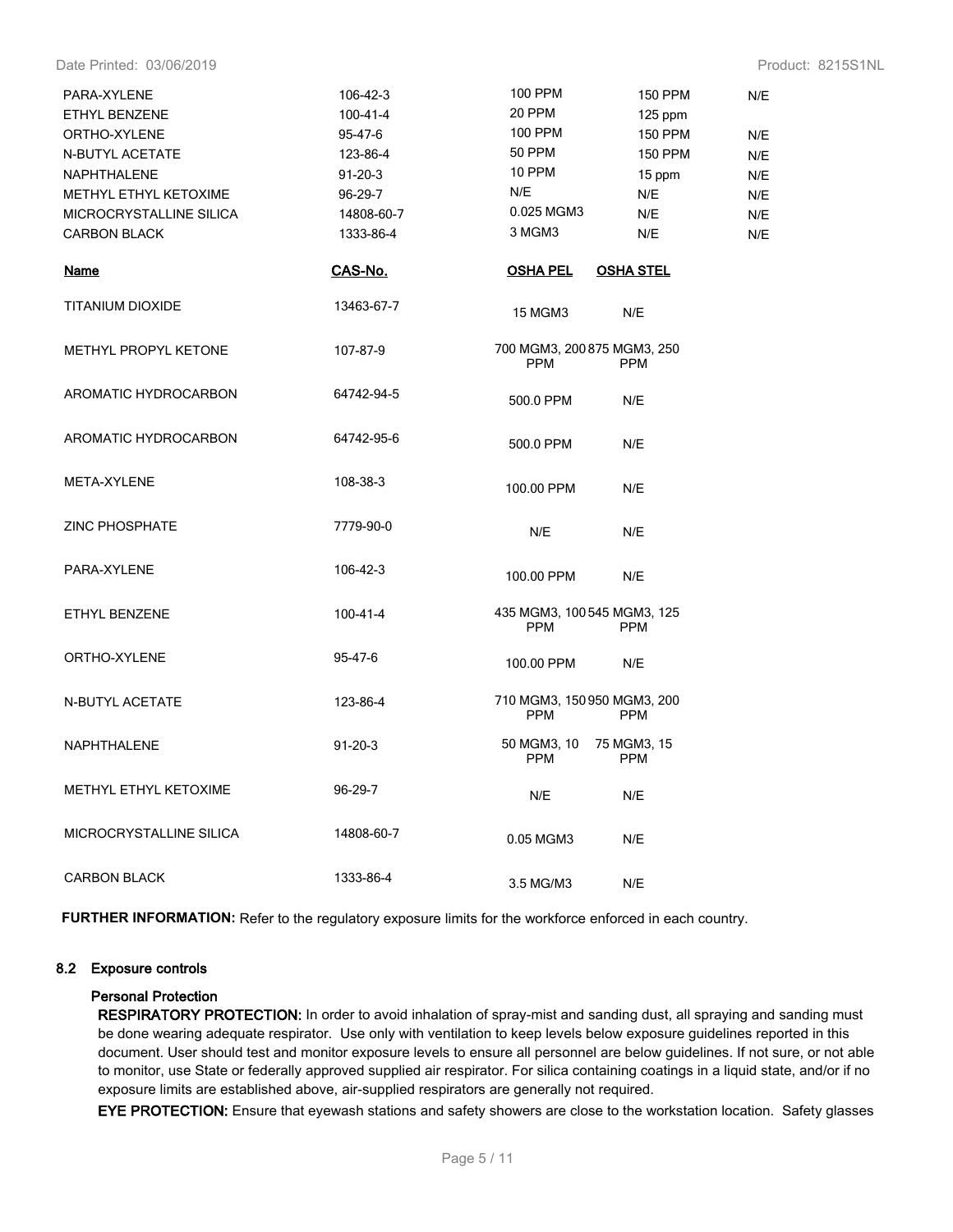## with side-shields.

**HAND PROTECTION:** Gloves should be discarded and replaced if there is any indication of degradation or chemical breakthrough. Impervious gloves. Request information on glove permeation properties from the glove supplier. Lightweight protective clothing

## **OTHER PROTECTIVE EQUIPMENT:** No Information

**ENGINEERING CONTROLS:** Avoid contact with skin, eyes and clothing. Ensure adequate ventilation, especially in confined areas.

## **9. Physical and Chemical Properties**

# **9.1 Information on basic physical and chemical properties Appearance:** Viscous Liquid, Various Colors **Physical State Liquid Physical State Odor** Solvent **Odor threshold** N/D **pH** N/D **Melting point / freezing point (°C)** N/D **Boiling point/range** 176 F (80 C) - 424 F (218 C) **Flash Point** 74°F (23°C) **Evaporation rate** Slower Than Ether **Flammability (solid, gas)** Not determined **Upper/lower flammability or explosive limits**  $0.6 - 12.7$ **Vapour Pressure, mmHg** N/D **Vapour density Heavier than Air Heavier than Air Relative density Not determined Not determined Solubility in / Miscibility with water** M/D **Partition coefficient: n-octanol/water** Not determined Auto-ignition temperature (°C) Not determined **Decomposition temperature (°C)** Not determined **Viscosity** Unknown **Explosive properties Not determined Oxidising properties** Not determined **9.2 Other information VOC Content g/l:** 418 **Specific Gravity (g/cm3) app. 1.20**

## **10. Stability and Reactivity**

#### **10.1 Reactivity**

No reactivity hazards known under normal storage and use conditions.

#### **10.2 Chemical stability**

Stable under normal conditions.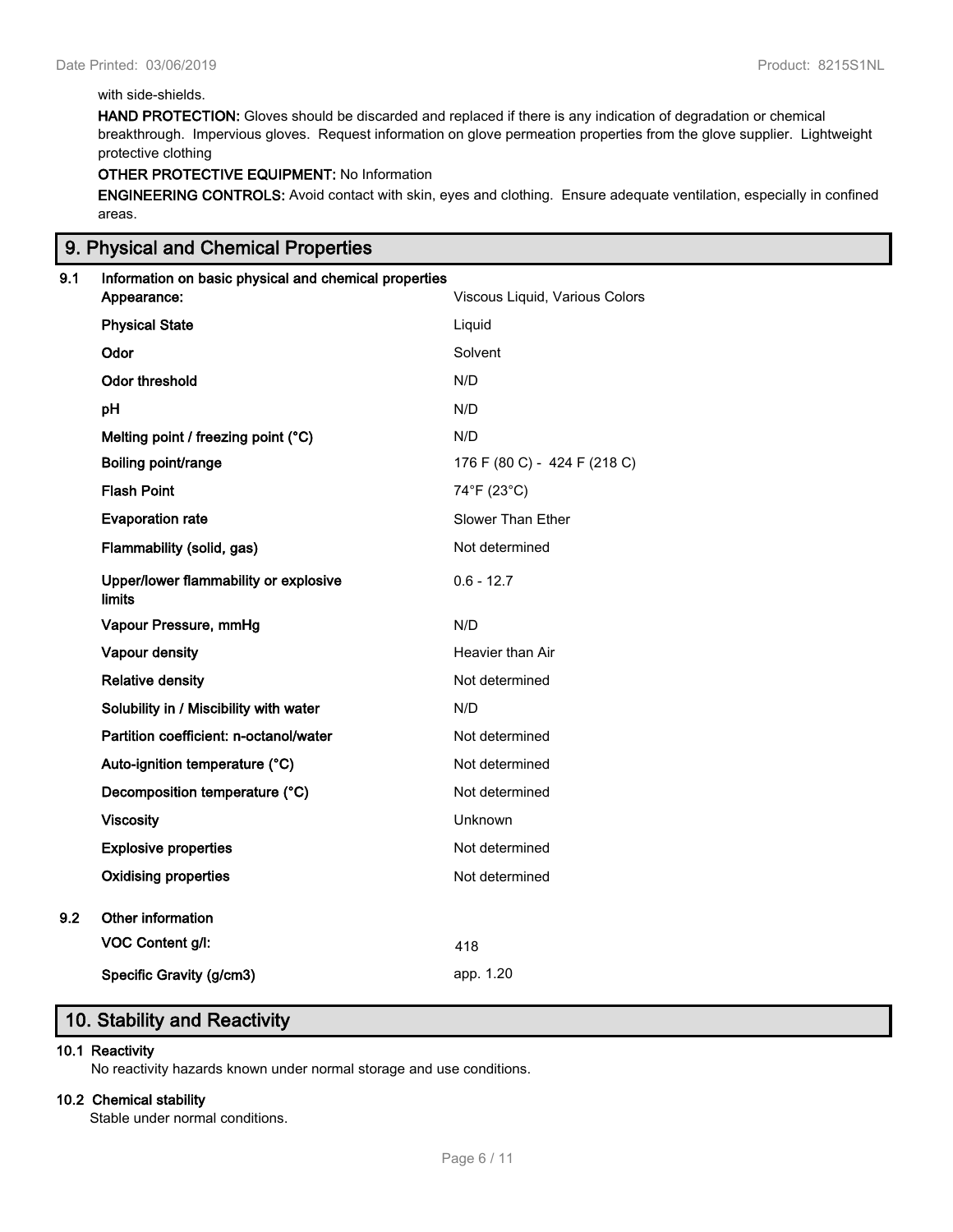## **10.3 Possibility of hazardous reactions**

Hazardous polymerisation does not occur.

#### **10.4 Conditions to avoid**

Heat, flames and sparks.

### **10.5 Incompatible materials**

Strong oxidizing agents.

#### **10.6 Hazardous decomposition products**

Carbon dioxide (CO2), carbon monoxide (CO), oxides of nitrogen (NOx), dense black smoke.

# **11. Toxicological Information**

### **11.1 Information on toxicological effects**

| <b>Acute Toxicity:</b>            |                                                |
|-----------------------------------|------------------------------------------------|
| Oral LD50:                        | N/D                                            |
| <b>Inhalation LC50:</b>           | N/D                                            |
|                                   |                                                |
| Irritation:                       | Eye Irritation and Skin Irritation, category 2 |
| Corrosivity:                      | Unknown                                        |
| Sensitization:                    | Unknown                                        |
| Repeated dose toxicity:           | Unknown                                        |
| Carcinogenicity:                  | Carcinogenicity, category 1A                   |
| Mutagenicity:                     | Unknown                                        |
| <b>Toxicity for reproduction:</b> | Unknown                                        |
| STOT-single exposure:             | No Information                                 |
| STOT-repeated exposure:           | No Information                                 |
| <b>Aspiration hazard:</b>         | No Information                                 |

**If no information is available above under Acute Toxicity then the acute effects of this product have not been tested. Data on individual components are tabulated below:**

| CAS-No.    | <b>Chemical Name</b> | Oral LD50                  | Dermal LD50   | Vapor LC50                              | Gas LC50          | <b>Dust/Mist</b><br><b>LC50</b> |
|------------|----------------------|----------------------------|---------------|-----------------------------------------|-------------------|---------------------------------|
| 13463-67-7 | TITANIUM DIOXIDE     | 25000 mg/kg,<br>oral (rat) | Not Available | Not Available                           | No<br>Information | No<br>Information               |
| 107-87-9   | METHYL PROPYL KETONE | Not Available              |               | Not Available                           | 0.000             | 0.000                           |
| 64742-94-5 | AROMATIC HYDROCARBON | Not Available              | Not Available | Not Available                           | 0.000             | 0.000                           |
| 64742-95-6 | AROMATIC HYDROCARBON | 4700 mg/kg,<br>oral. rat   | Not Available | 3670 ppm/8<br>hours, rat,<br>inhalation | 0.000             | 0.000                           |
| 108-38-3   | META-XYLENE          | Not Available              | Not Available | Not Available                           | 0.000             | 0.000                           |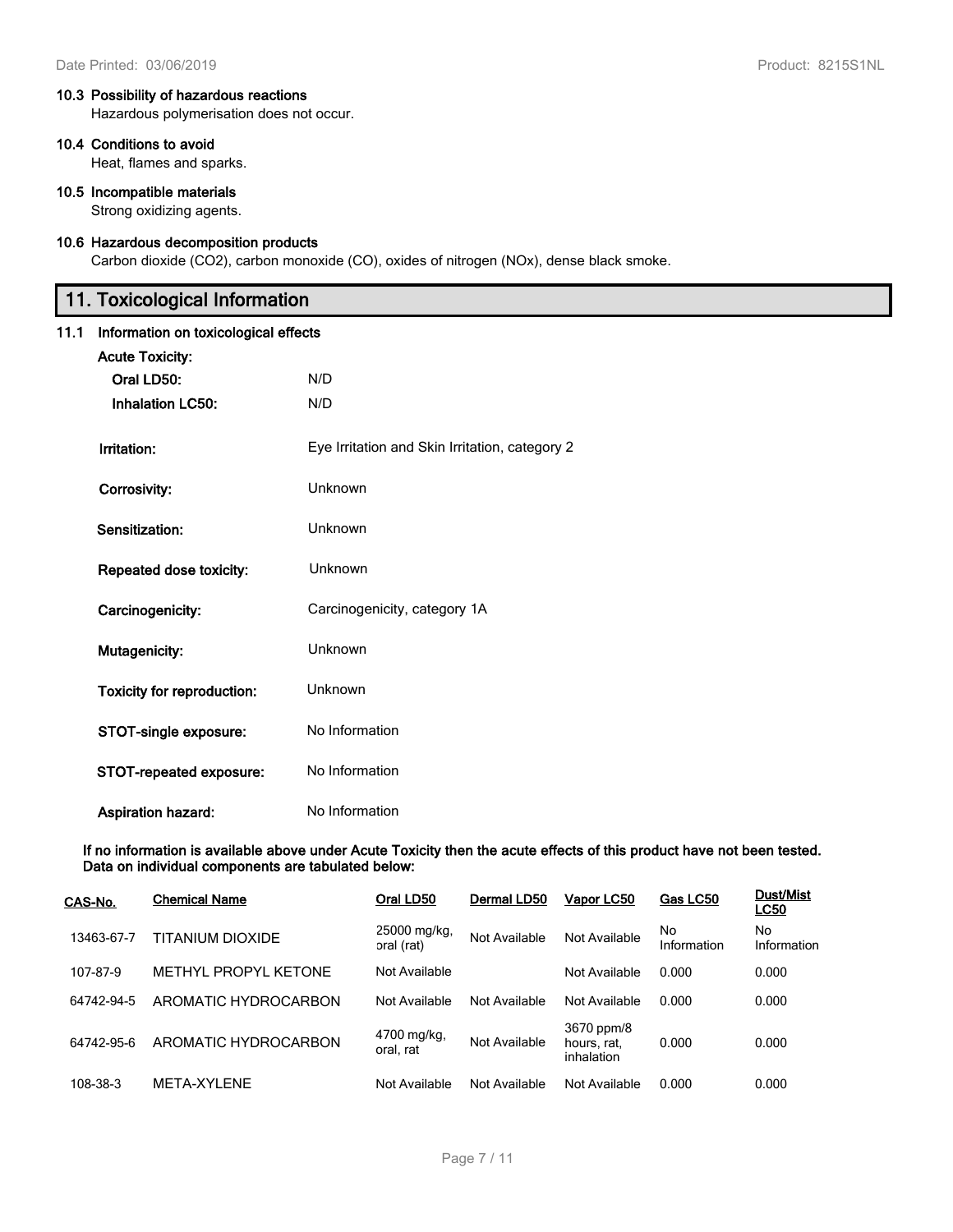| 7779-90-0     | <b>ZINC PHOSPHATE</b>   | 3846mg/kg,<br>oral rat    | Not Available                  | Not Available                              | 0.000 | 11.54 mg/l |
|---------------|-------------------------|---------------------------|--------------------------------|--------------------------------------------|-------|------------|
| 106-42-3      | PARA-XYLENE             | Not Available             | Not Available                  | Not Available                              | 0.000 | 0.000      |
| 100-41-4      | ETHYL BENZENE           | 3500 mg/kg<br>rat, oral   | $>5000$ mg/l,<br>dermal rabbit | 17.2 $mg/L$<br>Inh, Rat, 4Hr               | 0.000 | 0.000      |
| 95-47-6       | ORTHO-XYLENE            | Not Available             | Not Available                  | Not Available                              | 0.000 | 0.000      |
| 123-86-4      | <b>N-BUTYL ACETATE</b>  | 10760 mg/kg,<br>rat, oral | 14112 mg/kg<br>(rabbit)        | $21 \text{ mg}/\frac{1}{4}$ h,<br>Inh. rat |       |            |
| $91 - 20 - 3$ | <b>NAPHTHALENE</b>      | Not Available             | Not Available                  | Not Available                              | 0.000 | 0.000      |
| 96-29-7       | METHYL ETHYL KETOXIME   | >900 mg/kg,<br>oral, rat  | Not Available                  | $>10$ mg/l/<br>4h. Inh. rabbit             | 0.000 | 0.000      |
| 14808-60-7    | MICROCRYSTALLINE SILICA | 22500 mg/kg               | Not Available                  | Not Available                              | 0.000 | 0.000      |
| 1333-86-4     | <b>CARBON BLACK</b>     | 8000 mg/kg<br>oral, rat   | Not Available                  | Not Available                              |       |            |

#### **Additional Information:**

This product may contain Ethyl Benzene, which is listed by IARC as possibly carcinogenic to humans (Group 2B). This listing is based on inadequate evidence of carcinogenicity in humans and sufficient evidence in experimental animals. This product contains silica which is classified by IARC as a known human carcinogen (Group 1). Crystalline silica is known to cause silicosis. The classification(s) is/are relevant when exposed to these respirable substances in dust or powder form only, including cured product that is subject to sanding, grinding, cutting, or other surface preparation activities.

|                           |                                               | 12. Ecological Information          |         |                                                                                    |                                                        |                                     |  |  |
|---------------------------|-----------------------------------------------|-------------------------------------|---------|------------------------------------------------------------------------------------|--------------------------------------------------------|-------------------------------------|--|--|
| 12.1                      | Toxicity:                                     |                                     |         |                                                                                    |                                                        |                                     |  |  |
|                           |                                               | EC50 48hr (Daphnia):                | Unknown |                                                                                    |                                                        |                                     |  |  |
|                           |                                               | IC50 72hr (Algae):                  | Unknown |                                                                                    |                                                        |                                     |  |  |
|                           |                                               | LC50 96hr (fish):                   | Unknown |                                                                                    |                                                        |                                     |  |  |
|                           |                                               | 12.2 Persistence and degradability: | Unknown |                                                                                    |                                                        |                                     |  |  |
| 12.3                      |                                               | <b>Bioaccumulative potential:</b>   | Unknown |                                                                                    |                                                        |                                     |  |  |
| Mobility in soil:<br>12.4 |                                               |                                     |         | Unknown                                                                            |                                                        |                                     |  |  |
| 12.5                      | <b>Results of PBT and vPvB</b><br>assessment: |                                     |         | The product does not meet the criteria for PBT/VPvB in accordance with Annex XIII. |                                                        |                                     |  |  |
| 12.6                      | Other adverse effects:                        |                                     |         | Unknown                                                                            |                                                        |                                     |  |  |
| CAS-No.                   |                                               | <b>Chemical Name</b>                |         | <b>EC50 48hr</b>                                                                   | IC50 72hr                                              | <b>LC50 96hr</b>                    |  |  |
|                           | 13463-67-7                                    | <b>TITANIUM DIOXIDE</b>             |         | No information                                                                     | No information                                         | No information                      |  |  |
| 107-87-9                  |                                               | METHYL PROPYL KETONE                |         | No information                                                                     | No information                                         | No information                      |  |  |
|                           | 64742-94-5                                    | AROMATIC HYDROCARBON                |         | No information                                                                     | No information                                         | No information                      |  |  |
|                           | 64742-95-6                                    | AROMATIC HYDROCARBON                |         | No information                                                                     | No information                                         | No information                      |  |  |
| 108-38-3                  |                                               | META-XYLENE                         |         | No information                                                                     | No information                                         | No information                      |  |  |
|                           | 7779-90-0                                     | <b>ZINC PHOSPHATE</b>               |         | $0.04 - 0.86$ mg/l<br>(Daphnia Magna)                                              | $0.136 - 0.150$ mg/l<br>(Selenastrum<br>capricornutum) | 0.14 - 0.26 mg/l (Rainbow<br>Trout) |  |  |
| 106-42-3                  |                                               | PARA-XYLENE                         |         | No information                                                                     | No information                                         | No information                      |  |  |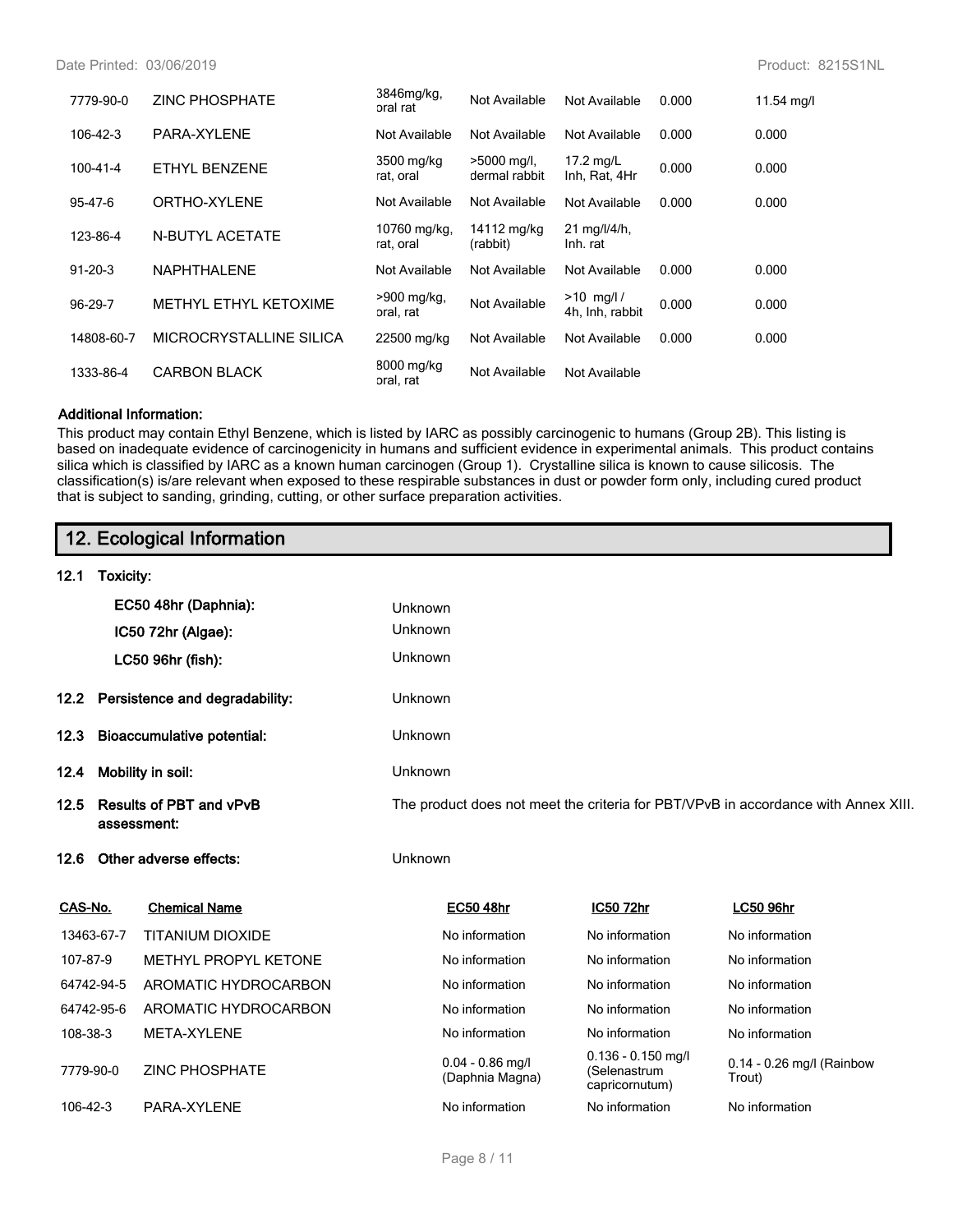| 100-41-4      | ETHYL BENZENE           | 1.8 mg/l (Daphnia<br>Magna) | 4.6 mg/l (Green Algae)      | 4.2 mg/l (Rainbow Trout) |
|---------------|-------------------------|-----------------------------|-----------------------------|--------------------------|
| 95-47-6       | ORTHO-XYLENE            | No information              | No information              | No information           |
| 123-86-4      | N-BUTYL ACETATE         | 44 mg/l (Daphnia<br>magna)  | 674.7 mg/L (Green<br>Algae) | 18 mg/l (Fathead minnow) |
| $91 - 20 - 3$ | NAPHTHAI FNF            | No information              | No information              | No information           |
| 96-29-7       | METHYL ETHYL KETOXIME   | No information              | No information              | No information           |
| 14808-60-7    | MICROCRYSTALLINE SILICA | No information              | No information              | No information           |
| 1333-86-4     | <b>CARBON BLACK</b>     | No information              | No information              | No information           |
|               |                         |                             |                             |                          |

## **13. Disposal Considerations**

**<sup>13.1</sup> WASTE TREATMENT METHODS:** Do not burn, or use a cutting torch on, the empty drum. If recycling is not practicable, dispose of in compliance with local regulations. Dispose of in accordance with local regulations. Empty containers should be taken to an approved waste handling site for recycling or disposal.

| 14. Transport Information |
|---------------------------|
| 141 UN supplies           |

| 14.1 | UN number                                                                   | <b>UN 1263</b> |
|------|-----------------------------------------------------------------------------|----------------|
|      | 14.2 UN proper shipping name                                                | Paint          |
|      | <b>Technical name</b>                                                       | N/A            |
| 14.3 | Transport hazard class(es)                                                  | 3              |
|      | Subsidiary shipping hazard                                                  | N/A            |
| 14.4 | Packing group                                                               | Ш              |
| 14.5 | <b>Environmental hazards</b>                                                | Unknown        |
| 14.6 | Special precautions for user                                                | Unknown        |
|      | $EmS-No.$ :                                                                 | Unknown        |
| 14.7 | Transport in bulk according to Annex II<br>of MARPOL 73/78 and the IBC code | Unknown        |

# **15. Regulatory Information**

**15.1 Safety, health and environmental regulations/legislation for the substance or mixture:**

## **U.S. Federal Regulations: As follows -**

#### **CERCLA - Sara Hazard Category**

This product has been reviewed according to the EPA 'Hazard Categories' promulgated under Sections 311 and 312 of the Superfund Amendment and Reauthorization Act of 1986 (SARA Title III) and is considered, under applicable definitions, to meet the following categories:

Flammable (gases, aerosols, liquids, or solids), Carcinogenicity, Skin Corrosion or Irritation, Serious eye damage or eye irritation

## **Sara Section 313:**

This product contains the following substances subject to the reporting requirements of Section 313 of Title III of the Superfund Amendment and Reauthorization Act of 1986 and 40 CFR part 372:

| <b>Chemical Name</b> | CAS-No.        |
|----------------------|----------------|
| METHYL PROPYL KETONE | 107-87-9       |
| MFTA-XYI FNF         | 108-38-3       |
| ZINC PHOSPHATE       | 7779-90-0      |
| PARA-XYI FNF         | 106-42-3       |
| FTHYL BENZENE        | $100 - 41 - 4$ |
| ORTHO-XYLENE         | $95 - 47 - 6$  |
| <b>NAPHTHALENE</b>   | $91 - 20 - 3$  |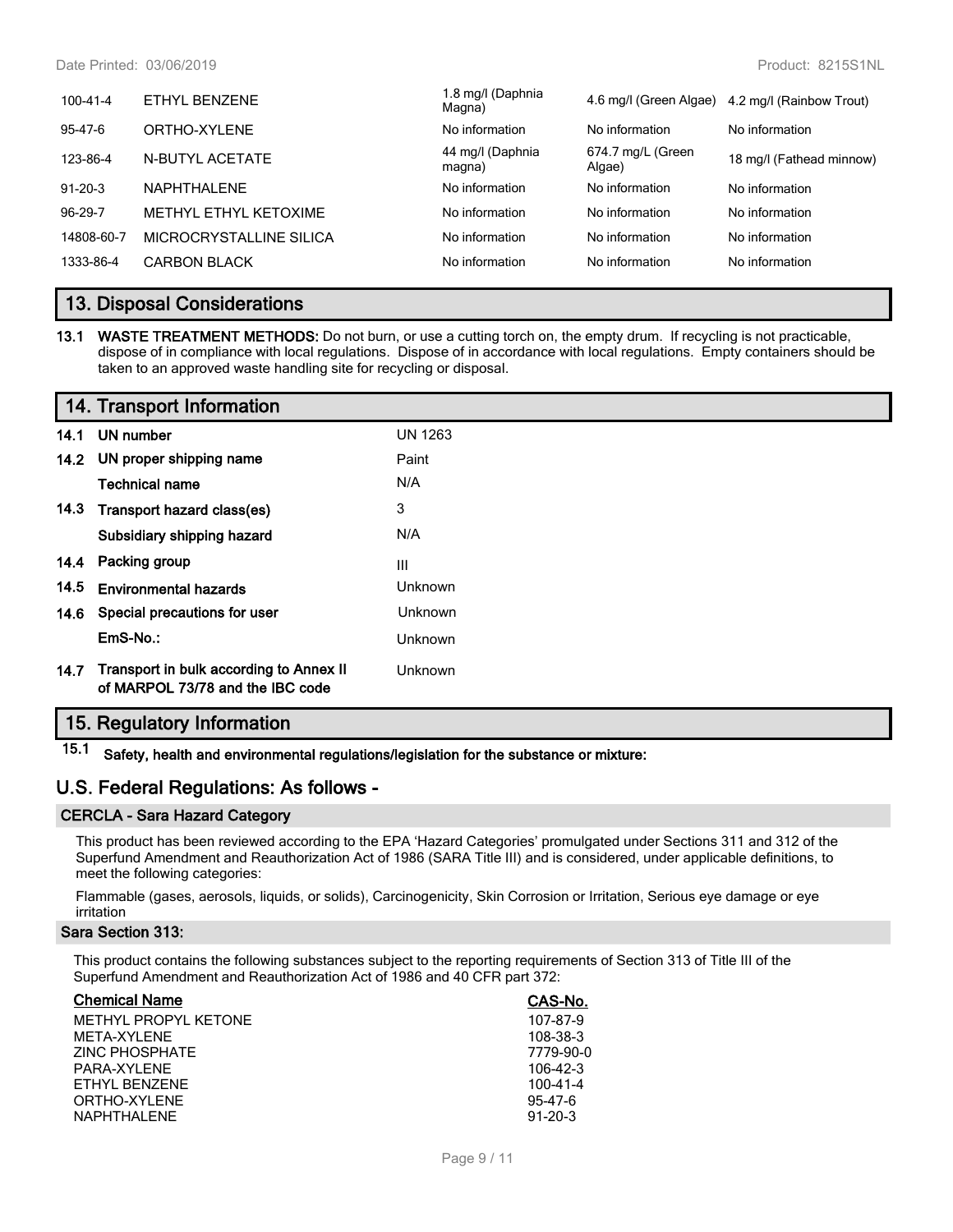#### **Toxic Substances Control Act:**

All components of this product are either listed on the TSCA Inventory or are exempt.

This product contains the following chemical substances subject to the reporting requirements of TSCA 12(B) if exported from the United States:

#### **Chemical Name CAS-No.**

No TSCA 12(b) components exist in this product.

#### **U.S. State Regulations: As follows -**

#### **New Jersey Right-to-Know:**

The following materials are non-hazardous, but are among the top five components in this product.

| <b>Chemical Name</b>  | CAS-No.             |
|-----------------------|---------------------|
| <b>LIMESTONE</b>      | 1317-65-3           |
| AI KYD RESIN          | <b>TRADE SECRET</b> |
| <b>YELLOW PIGMENT</b> | 31837-42-0          |
|                       |                     |

#### **Pennsylvania Right-To-Know**

The following non-hazardous ingredients are present in the product at greater than 3%.

| <b>Chemical Name</b>  | CAS-No.             |
|-----------------------|---------------------|
| <b>LIMESTONE</b>      | 1317-65-3           |
| <b>ALKYD RESIN</b>    | <b>TRADE SECRET</b> |
| <b>YELLOW PIGMENT</b> | 31837-42-0          |
| COLOR PIGMENT         | 5567-15-7           |
| YELLOW IRON OXIDE     | 51274-00-1          |
| <b>COLOR PIGMENT</b>  | 15793-73-4          |
| <b>AZO PIGMENT</b>    | 2786-76-7           |

#### **CALIFORNIA PROPOSITION 65**

WARNING: Cancer and Reproductive Harm -- www.P65Warnings.ca.gov

## **International Regulations: As follows -**

#### **\* Canadian DSL:**

All chemical ingredients included on inventory (DSL)

## **15.2 Chemical Safety Assessment:**

No Chemical Safety Assessment has been carried out for this substance/mixture by the supplier.

## **16. Other Information**

## **Text for GHS Hazard Statements shown in Section 3 describing each ingredient:**

| H <sub>225</sub> | Highly flammable liquid and vapour.           |
|------------------|-----------------------------------------------|
| H <sub>226</sub> | Flammable liquid and vapour.                  |
| H302             | Harmful if swallowed.                         |
| H304             | May be fatal if swallowed and enters airways. |
| H312             | Harmful in contact with skin.                 |
| H315             | Causes skin irritation.                       |
| H317             | May cause an allergic skin reaction.          |
| H318             | Causes serious eye damage.                    |
| H319             | Causes serious eye irritation.                |